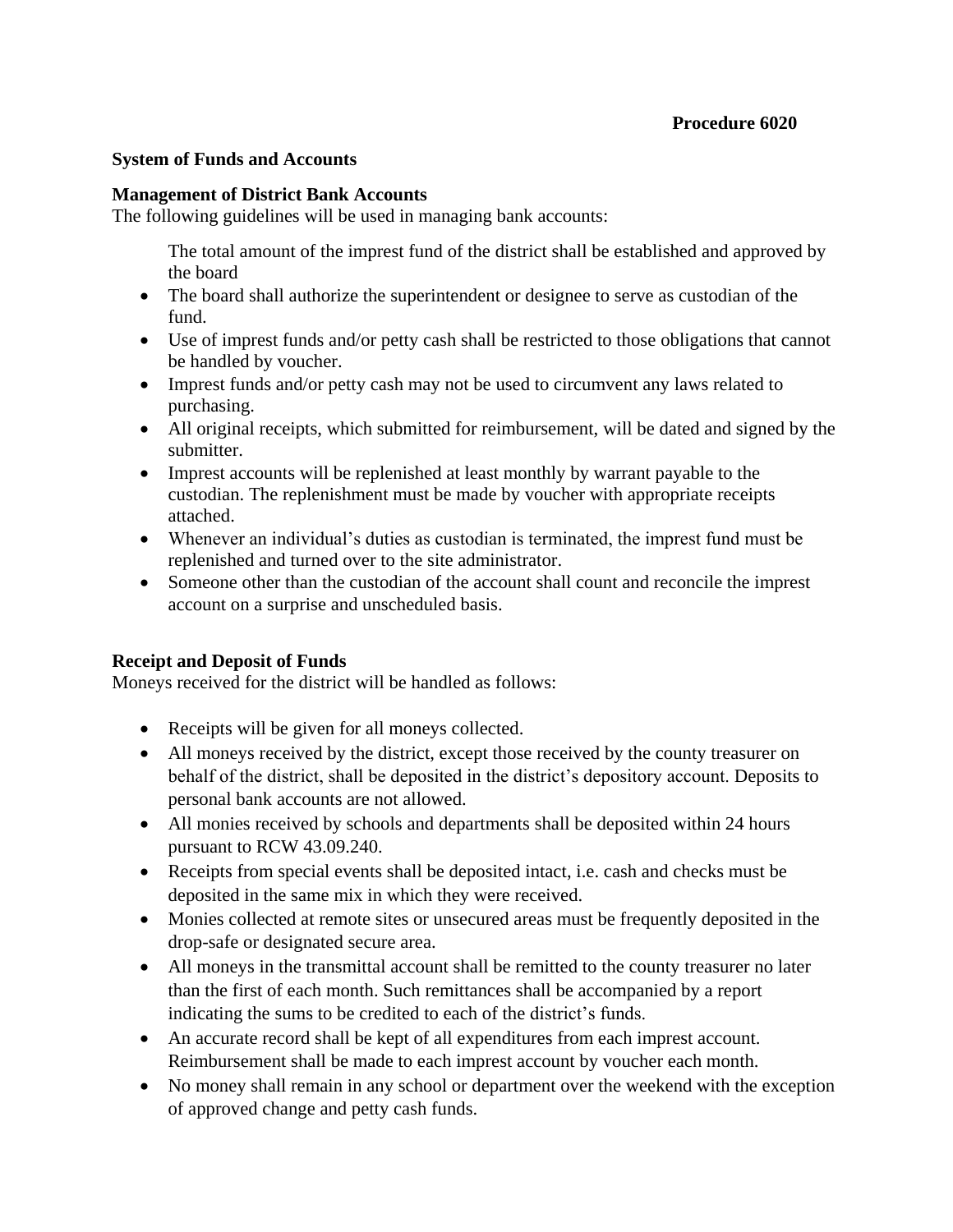# **Third Party Receipting**

Third Party receipting is when a vendor(s) collects donations, revenue or fees on the behalf of the school district.

Contracting with crowdsourcing sites (the process of obtaining cash donations from an online community) such as: Snap! Raise, *GoFundMe*, etc. where cash donations are made through thirdparty vendors and third party vendors receive a percentage or amount of the donation as payment for services is prohibited.

Business Services must be notified of intention of doing business with any party that collects funds for the district.

Technology Services must be notified of the intention of doing business with any party that provides hardware, software and the aforementioned must integrate with current district system requirements.

District practices and processes must meet Payment Card Industry (PCI) standards.

District will reconcile financial records with bank deposits made by third party, ensure revenues are consistent with expectations, and determine that fees charged for credit card processing are appropriate per contract terms.

All potential third party credit card processor/merchant services provider/payment facilitator must be PCI approved and on the Visa or MasterCard Provider List.

All contracts must:

- Include details of the payment remittance process and responsibilities of each party for compliance with the Payment Card Industry (PCI) requirements and state if primary purpose includes services in addition to receipting.
- Require that a surety bond or insurance policy is in place if necessary to protect any funds before they are deposited in the approved district bank accounts.
- require Credit Card Processor/Merchant service provider settle funds intact (gross receipts before expenditures) directly into district approved bank account pursuant to RCW 39.58.080
- Require that If funds are not deposited directly in district approved bank account, they must be remitted electronically to the district within 24 hours of receiving them according to state law RCW 43.09.240 and the contract should include sufficient safeguards to protect funds from loss.
- Third Party vendor may not hold any part of the district proceeds (except for returns/chargeback that are standard to credit card processors/merchant service provider and payment facilitator agreements.) Charges for services shall be invoiced separately to district.